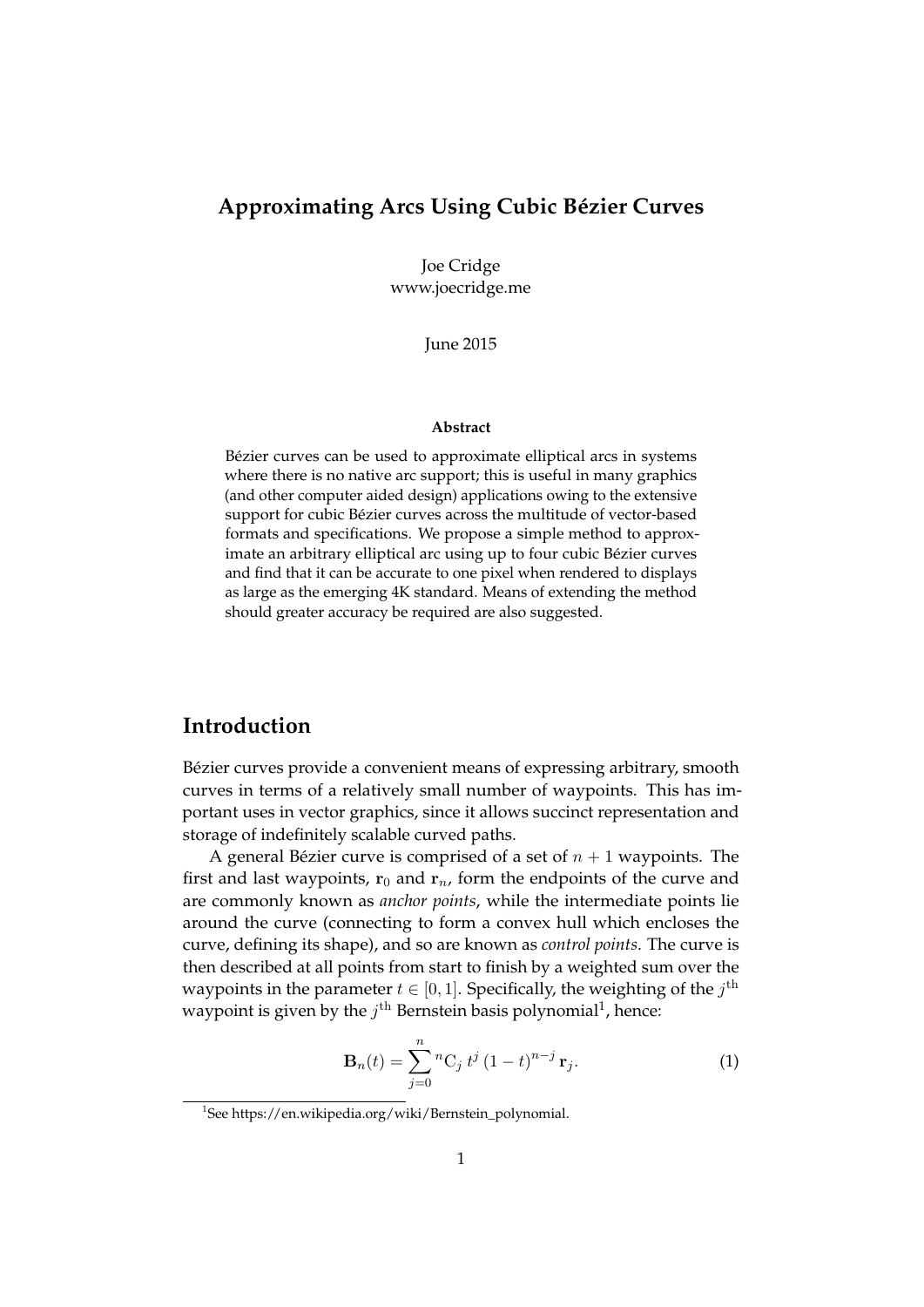

Figure 1: A quadratic Bézier curve.

**Linear curve** The first order Bézier curve is the simplest, and amounts to nothing more than linear interpolation. Suppose that we wished to describe the line from a point A to another point B; using a Bézier curve, we would write:

$$
\mathbf{B}_1(t) = (1 - t)\mathbf{a} + t\mathbf{b}.\tag{2}
$$

**Quadratic curve** Second order Bézier curves provide a means of describing parabolic arcs. As in Figure 1, a parabolic arc between anchor points A and C with control point B is described by the equation

$$
\mathbf{B}_2(t) = (1 - t)^2 \mathbf{a} + 2t (1 - t) \mathbf{b} + t^2 \mathbf{c}.
$$
 (3)

By differentiating Equation 3, it is easy to see that the arc is tangent to AB when  $t = 0$  at A, and tangent to BC when  $t = 1$  at C.

**Cubic curve** Cubic Béziers use two control points, which gives them enough degrees of freedom to start usefully approximating arbitrary curves. If we label the waypoints A through D (see Figure 2), we have:

$$
\mathbf{B}_3(t) = (1-t)^3 \mathbf{a} + 3t (1-t)^2 \mathbf{b} + 3t^2 (1-t) \mathbf{c} + t^3 \mathbf{d}.
$$
 (4)

Similarly to quadratic Bézier curves, it is true that for cubic Béziers the curve is tangent to AB at A and tangent to CD at D.

Higher order Bézier curves exist, and provide greater accuracy when approximating an arbitrary curved form, but they are naturally more computationally expensive to evaluate.

It is our intention to devise a method that will allow the representation of elliptical arcs using Bézier curves to within a desired tolerance. Since cubic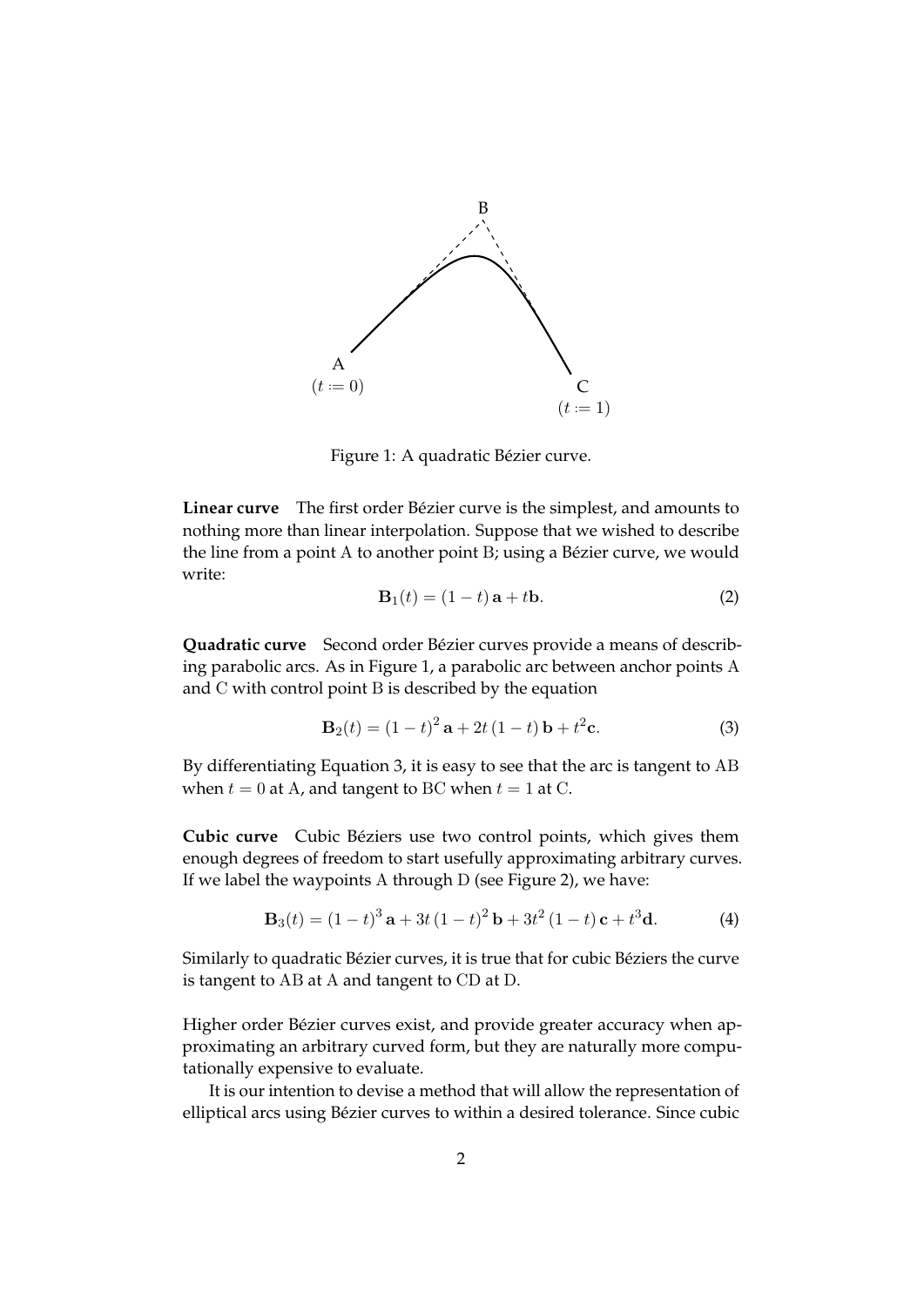

Figure 2: A cubic Bézier curve.

Bézier curves are the *de facto* standard when it comes to vector-graphics, and are nearly universally available in modern computer graphics systems (including the PostScript and SVG formats), we will use tham exclusively in our method, favouring the use of a composite of multiple cubic Bézier curves over the use of a single curve of higher order.

#### **Method**

In order to determine the suitability of using cubic Béziers to model elliptical arcs, we will propose a method of fitting a Bézier to a small, circular arc, and then calculate by numerical means the maximum angle of arc that this method can be applied to whilst remaining within a given tolerable error in radius. To approximate arcs of angle greater than this practical maximum, we will use a composite of curves of smaller arcs, and to approximate noncircular arcs we will scale the waypoints of an approximated circular arc linearly<sup>2</sup> in the directions of the major and minor axes.<sup>3</sup>

Consider a circular arc of unit radius which subtends an angle  $2\alpha$  from the origin; it is convenient to centre this arc on the x-axis as in Figure 3. Labelling the Bézier waypoints A through D as before, and additionally denoting the midpoint of the circular arc M, we make the following observations:

 $2$ This is fine, so long as we are not concerned with the accuracy of the start and end angles of the arc. Specifically, the relationship between the angle  $\vartheta'$  that should be specified and the desired angle  $\vartheta$  to be rendered is  $\tan \vartheta' = \frac{w}{h} \tan \vartheta$ , where w and h are, respectively, the lengths of the horizontal and vertical axes (see below). In any case, the start and end angles will remain within the correct quadrant at least.

 $3$ For convenience, we will assume that the axes of the ellipse lie along the horizontal and the vertical; adjusting the method to allow for the axes to lie in an arbitrary direction is simply a case of rotating the set of calculated waypoints about the centre of the ellipse by the desired angle. Note that, again, the start and end angles of the arc would have to be adjusted to take this rotation into account.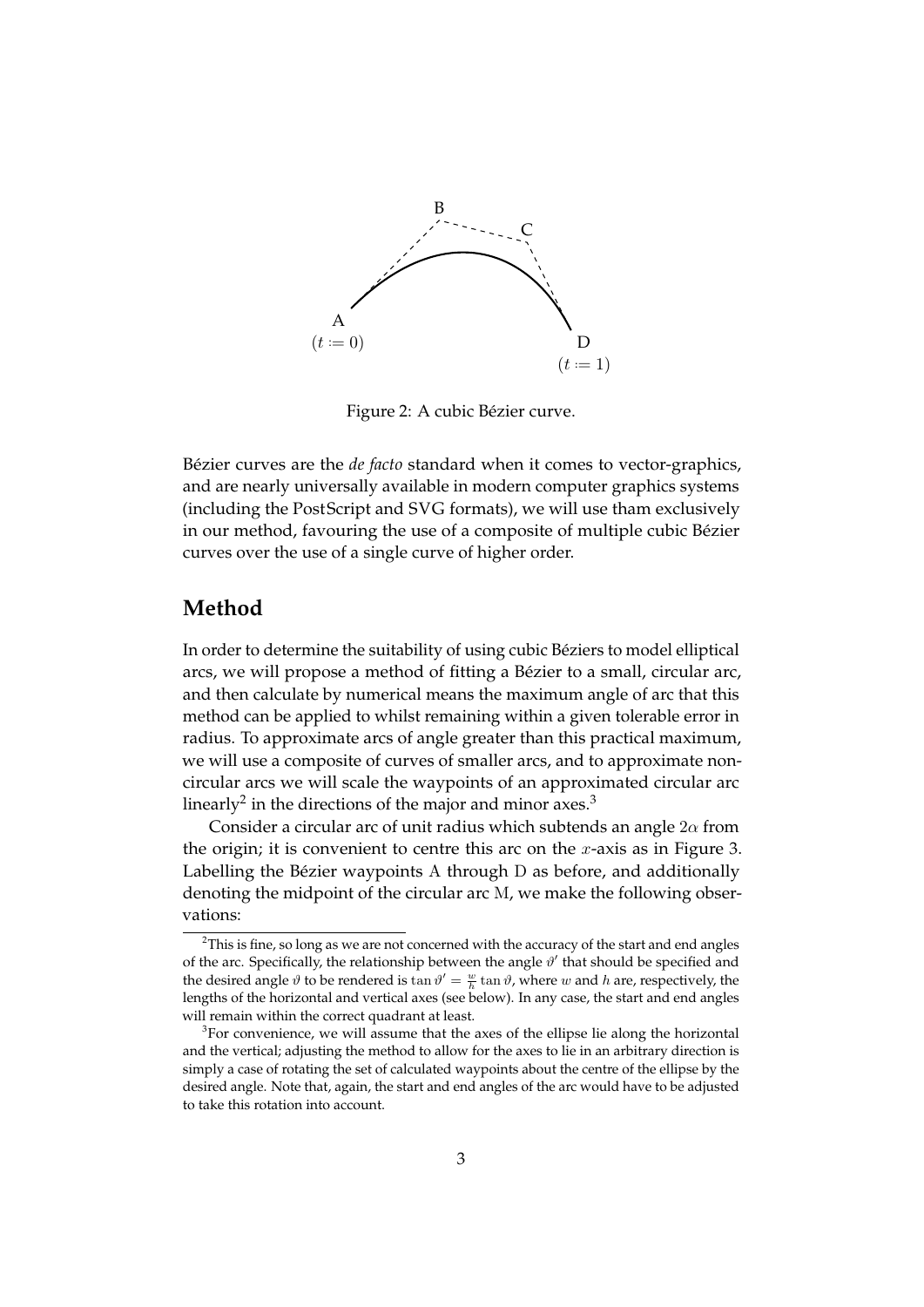

Figure 3: Set up for approximating a circular arc.

1. Points A, D, and M can be expressed simply as follows:

$$
\mathbf{a} = \cos \alpha \, \hat{\mathbf{x}} - \sin \alpha \, \hat{\mathbf{y}},\tag{5a}
$$

$$
\mathbf{d} = \cos \alpha \, \mathbf{\hat{x}} + \sin \alpha \, \mathbf{\hat{y}},\tag{5b}
$$

$$
\mathbf{m} = \hat{\mathbf{x}}.\tag{5c}
$$

Here we have assumed that we wish for the endpoints of the Bézier arc to align exactly with the endpoints of the true circular arc: this is to ensure continuity when multiple arcs are joined together to form a composite.

2. We further require AB and CD to be tangents to the true arc at A and D, respectively, in order that the joins between Bézier curves be smooth. Hence,

$$
(\mathbf{b} - \mathbf{a}) \cdot \mathbf{a} = (\mathbf{d} - \mathbf{c}) \cdot \mathbf{d} = 0.
$$
 (6)

3. Lastly, symmetry requires that BC be parallel to the  $y$ -axis and centered on the x-axis. This permits us to define the constants  $\lambda$  and  $\mu$  that satisfy

$$
\mathbf{b} = \lambda \,\hat{\mathbf{x}} - \mu \,\hat{\mathbf{y}},\tag{7a}
$$

$$
\mathbf{c} = \lambda \, \hat{\mathbf{x}} + \mu \, \hat{\mathbf{y}}.\tag{7b}
$$

Our method is then as follows: we will choose  $\lambda$  so that the midpoint of the Bézier arc coincides with M – the midpoint of the true arc – then adjust  $\mu$  to ensure that Equation 6 is satisfied for this choice of  $\lambda$ . This should give us a good overall fit.

**Calculating**  $\lambda$  **and**  $\mu$  Evaluating Equation 4 at  $t = 0.5$  gives:

$$
\mathbf{B}(0.5) = \frac{1}{8}\mathbf{a} + \frac{3}{8}\mathbf{b} + \frac{3}{8}\mathbf{c} + \frac{1}{8}\mathbf{d} = \mathbf{m}.
$$
 (8)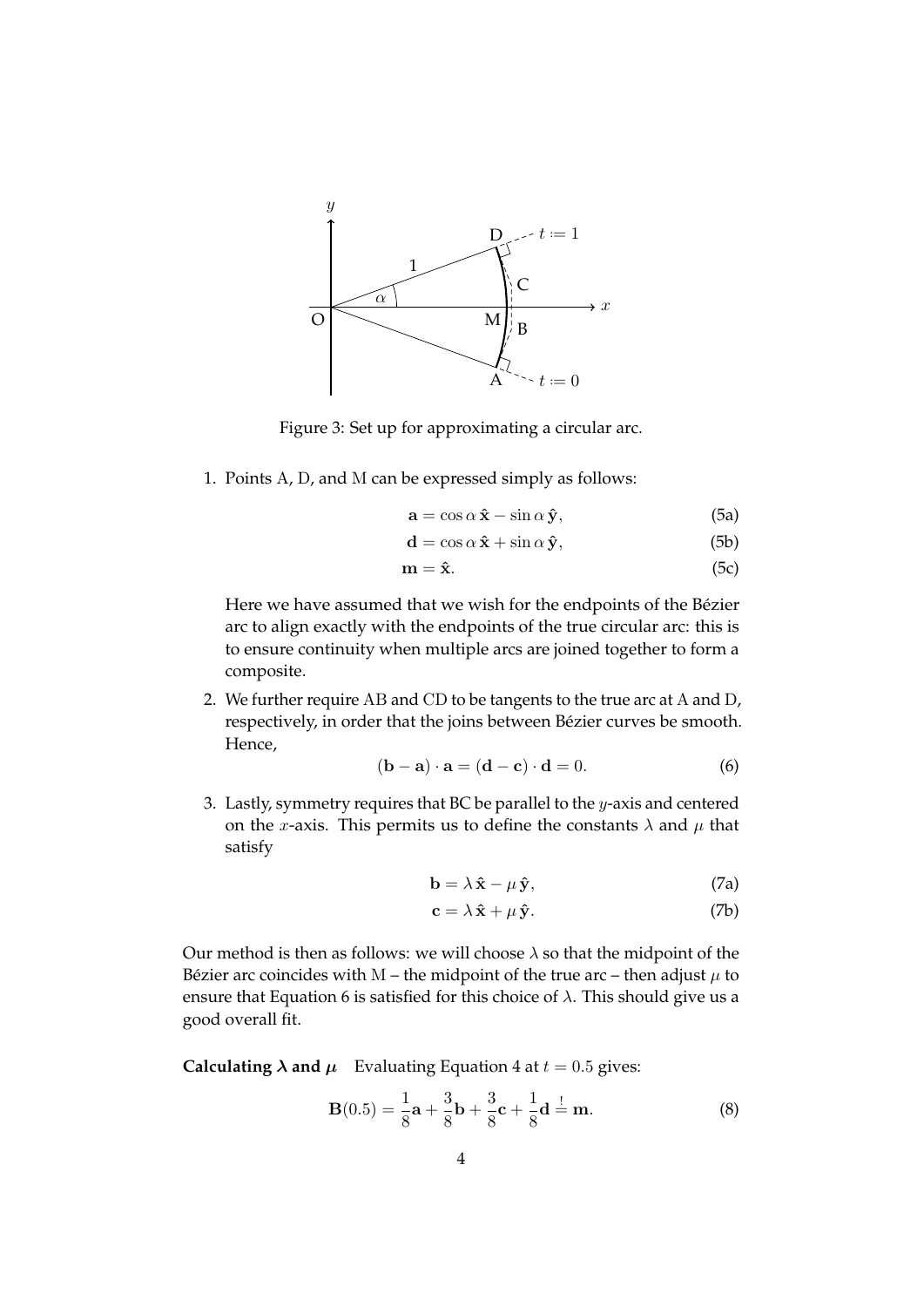Substituting in Equations 5 and 7 and rearranging for  $\lambda$  yields

$$
\lambda = \frac{4 - \cos \alpha}{3}.
$$
\n(9)

Equation 6 now gives:

$$
\mu = \sin \alpha + (\cos \alpha - \lambda) \cot \alpha \tag{10a}
$$

$$
= \sin \alpha + \frac{4}{3} (\cos \alpha - 1) \cot \alpha.
$$
 (10b)

Note that we are also able to Taylor expand these results if necessary:

$$
\lambda = \frac{1}{3}\alpha + \frac{1}{9}\alpha^3 + \frac{1}{360}\alpha^5 + O(\alpha^6) ,\qquad (11a)
$$

$$
\mu = 1 + \frac{1}{6}\alpha^2 - \frac{1}{72}\alpha^4 + O(\alpha^6) \,. \tag{11b}
$$

#### **Assessment of Accuracy**

Equations 5, 7, 9, and 10 provide all of the information necessary to begin testing the model. As stated before, we will calculate the relative error in radius that occurs when the model is applied to an arc of a given total angle, and then use this data to determine the largest angle that should be approximated with a single Bézier curve. Such a calculation is most easily carried out using MATLAB, and source code for doing so is provided in Appendix A. The results have been plotted in Figure 4, and some key values are highlighted in Table 1.

**Computer graphics** For a graphics application it is reasonable to require that an approximated curve be accurate to within about one pixel when drawn to a target display. In 2015, the largest display size that an application is likely to be required to draw to is 4K, and so we require that the relative radial error does not exceed about 1 in 4000; the third column of Table 1 shows that this can be achieved by using one cubic Bézier per  $\pi/2$  radians of arc.

**Design and manufacture** The accuracy requirements of computer aided design and manufacture are generally more stringent than those for computer graphics, but they can often still be met using Bézier curves. We see from Figure 4 that one curve per  $\pi/4$  radians results in an error on the order of one part per million, although beyond this it may prove significantly more economical to work within a system that has native circular arc support.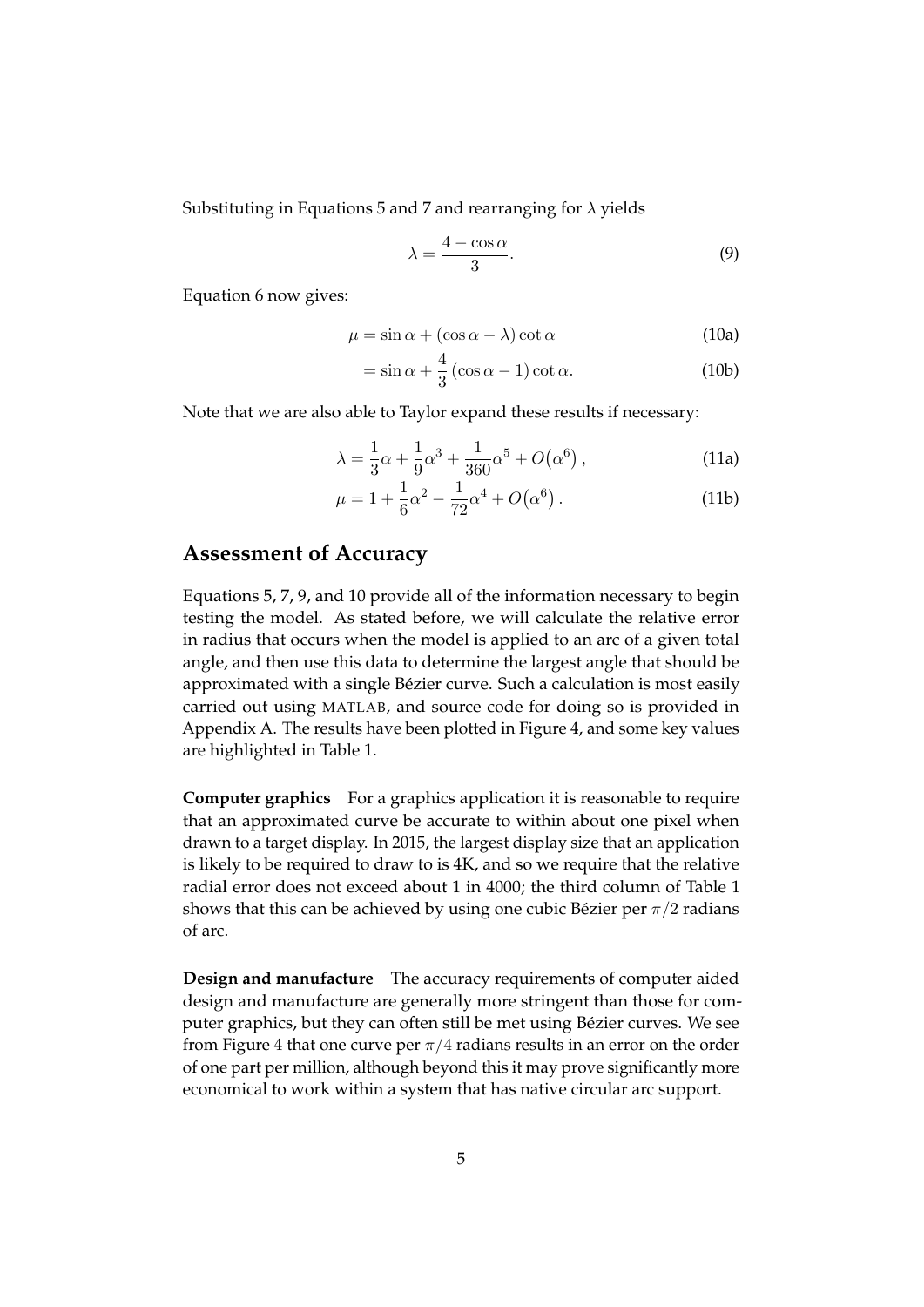

Figure 4: Relative error in radius versus total arc angle for a circular arc approximated by a single cubic Bézier curve.

|          |                      | Angle Relative Error Potential Misalignment |
|----------|----------------------|---------------------------------------------|
| $\pi/4$  | $4.2 \times 10^{-6}$ | None                                        |
| $\pi/2$  | $2.7 \times 10^{-4}$ | $1\,\mathrm{px}$                            |
| $\pi$    | $1.8 \times 10^{-2}$ | $75 \text{ px}$                             |
| $3\pi/2$ | $2.8 \times 10^{-1}$ | $1130\,\mathrm{px}$                         |

Table 1: Error in radius that occurs when using a single cubic Bézier curve to approximate a circular arc. The third column shows the potential misalignment that would occur when drawing the arc to fill a 4K display.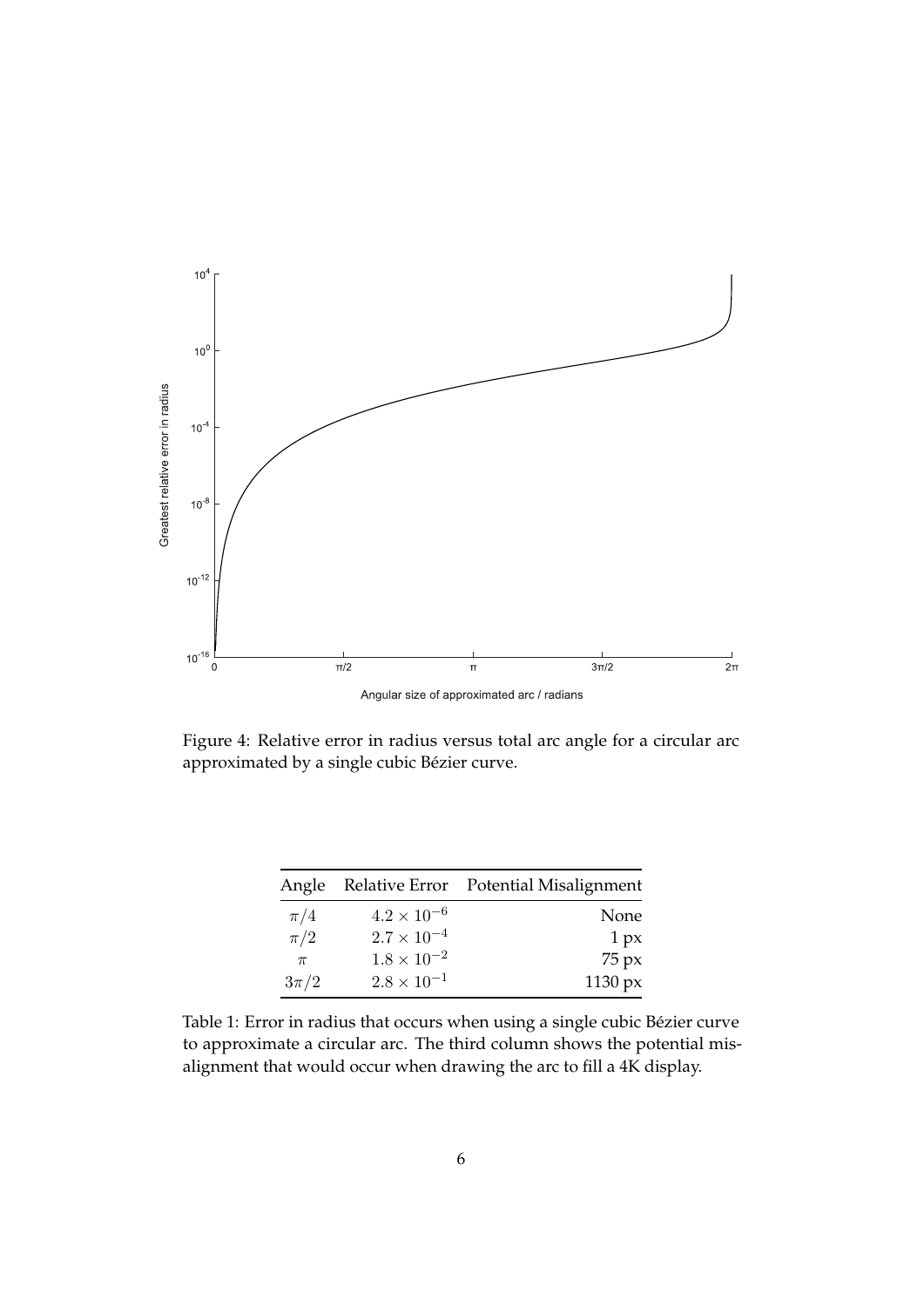#### **Proposed Implementation**

Based on the preceeding analysis we propose the following method as a means of approximating elliptical arcs using cubic Béziers in a graphics application:

- 1. Adjust the start and end angles of the arc to take into account the linear scaling that will be performed in Step 4.
- 2. Split the required arc up into sectors of  $\pi/2$  radians, with a final 'remainder' sector if necessary.
- 3. Approximate every full sector as a cubic Bézier curve on the unit circle, as in Equations 5 through 10. The Bézier waypoints of each curve will need to be rotated around the origin according to the required start and end angle.
- 4. If the remainder sector exists, and has angular size greater than a practical minimum, use a cubic Bézier to approximate it in the same way as the other sectors. For displays no bigger than 4K, a minimum angle on the order of  $10^{-4}$  radians ought to be sufficient.<sup>4</sup>
- 5. Scale the waypoints of the resulting composite Bézier linearly in the horizontal and vertical directions according to the specified elliptical width and height. This assumes that the end user is willing to rotate the returned arc themselves if they desire the axes to lie in a different direction, and that they will adjust the start and end angles to account for this.

If, in the future, greater accuracy is required, the implementation can be updated simply by replacing  $\pi/2$  with a smaller angle.

An example implementation using the p5*.js* JavaScript library<sup>5</sup> can be found in Appendix B.

#### **Comparison with Other Methods**

Bézier curves are by no means the only way to approximate elliptical curves, and it would be worthwhile to briefly compare our method to its alternatives. A chord-based approximation is possibly the most popular alternative due to the ease of its implementation, and so it will serve as a useful comparison.

<sup>&</sup>lt;sup>4</sup>This will mean that the arc starts and stops within one pixel of the specified angles at the radius.

 $5$ http://p5js.org/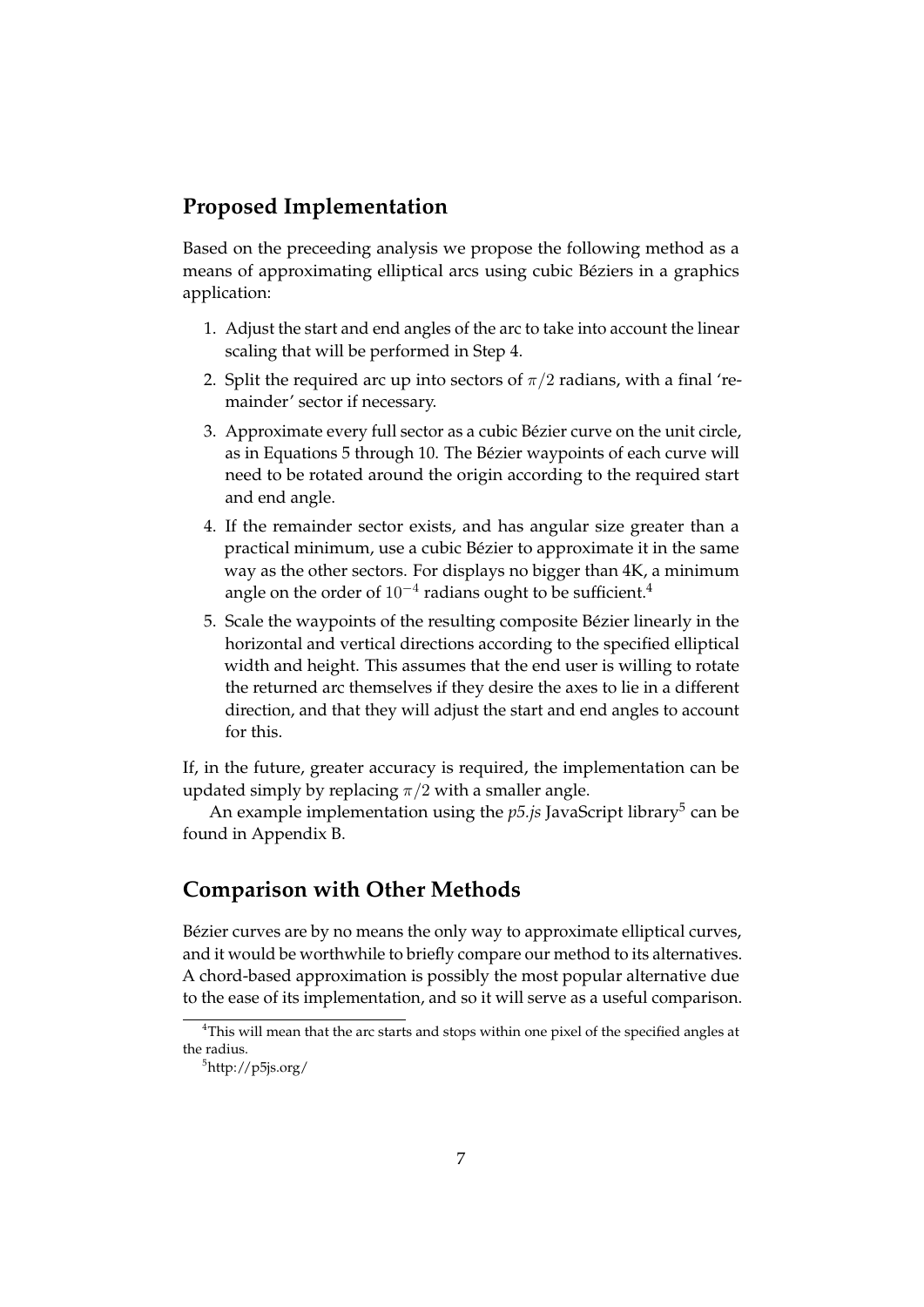

Figure 5: Use of chords to approximate a circle.

A simple chord method involves dividing the circle on which the arc is to be drawn into *n* equal sectors, and using an *n*-sided polygon to connect their vertices; when  $n$  is suitably large, the polygon serves as a good approximation to the circle. This is illustrated in Figure 5.

The greatest radial error here occurs at the midpoint of each sector: the true radius exceeds the effective radius at the chord by a fraction  $1 - \cos \varepsilon$ , where  $2\varepsilon = 2\pi/n$  is the angle subtended by the chord. Achieving the same relative error as is afforded by the method described above requires  $\varepsilon$  < 2.3 × 10<sup>-2</sup> and hence *n* > 135.

Whereas the Bézier method uses, on average, 1.6 coordinates in memory and 0.4 graphics calls per radian of arc, the chord method requires 43 and 21, respectively. It is clear that the Bézier method is significantly more efficient.<sup>6</sup>

## **Conclusion**

We have proposed a simple method for approximating arbitrary elliptical arcs using cubic Bézier curves, and have found that this approach can offer a vast improvement in efficiency over other, chord-based methods, whilst being only mildly more difficult to implement, if at all. Our method is certainly not the best way to use Bézier curves to approximate arcs – the fact that all radial errors were positive is an indication of the room for improvement – but it is capable of achieving the accuracy required by most graphics applications using a modest amount of computation. An improved method would focus on minimising the total error over the entire path of each curve (rather than simply fixing the midpoint), but whether the improvement would justify the analytical effort involved in its derivation (and likely additional computation) remains to be seen.

 $6$ We are assuming that the system in question has native support for interpolating cubic Béziers, for example when this is provided by specialised functions on the graphics card. When this is not the case, the Béziers will themselves be approximated by chords further down the graphics pipeline, resulting in an overall efficiency that is similar to (but generally no worse than) the simple chord method.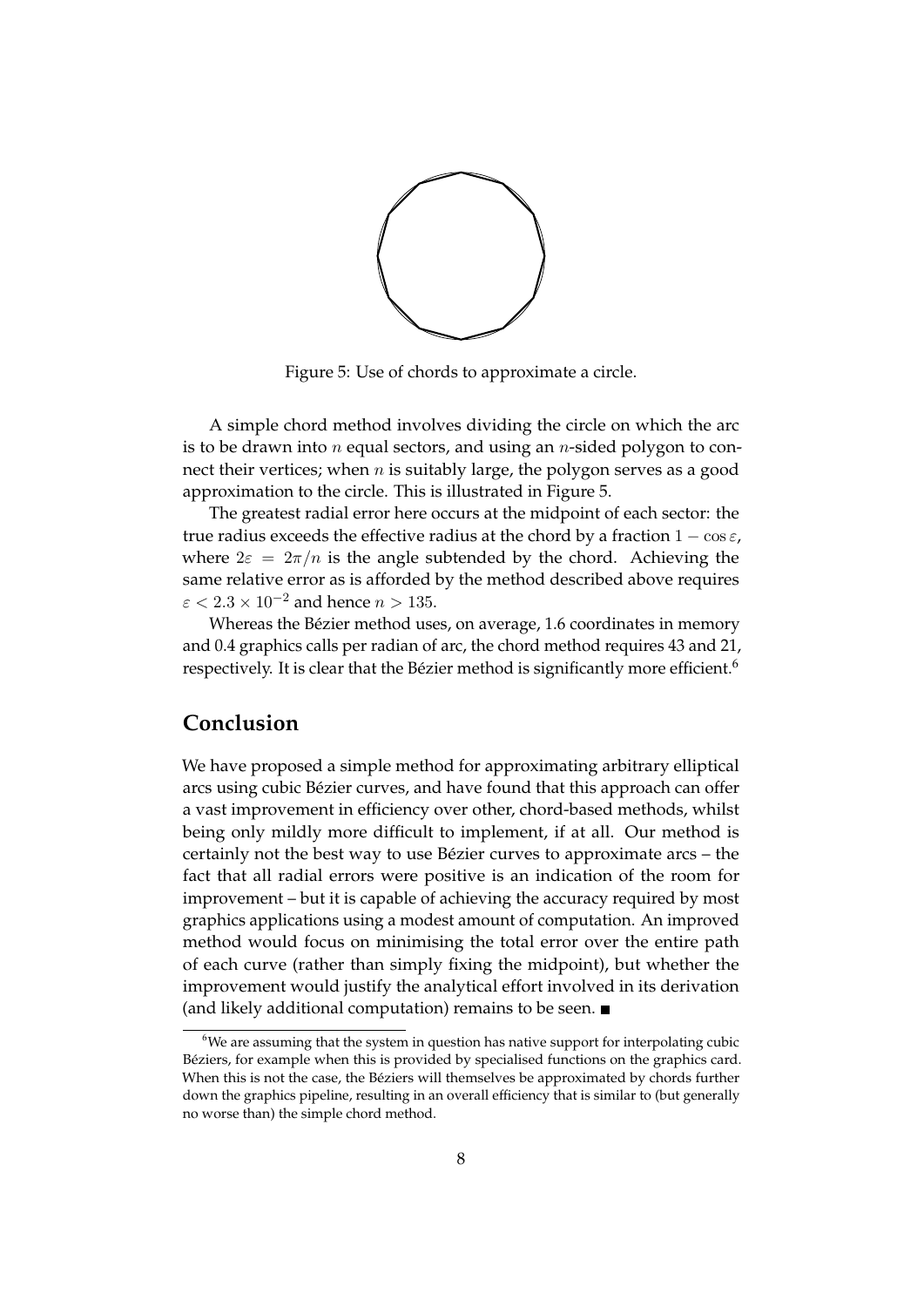# **A MATLAB Test Code**

```
1 % Generates approximations of circular arcs of different sizes using a single
 2 % cubic Bezier curve and then calculates and plots the maximum error in radius
 3 % that occurs in each approximation.
 4
 5 EPSILON = 0.001; % Approximately 1/20th of a degree.
 6
 7 % Iterate over arcs of increasing angle, using EPSILON as the step.
 8 errors = zeros(floor(2 \star pi / EPSILON), 2);
 9 nDivisions = 1;
10 for angle = EPSILON : EPSILON : 2 * pi<br>11 bezier = circular arc to bezier(-ang
   bezier = circular_arc_to_bezier(-angle / 2, angle / 2);
12 points = evaluate_cubic_bezier(bezier, nDivisions);
13
14 % Calculate the radial error on each interpolated Bezier point.
15 curveErrors = zeros(nDivisions, 1);
16 for pointNo = 1 : nDivisions
17 radius = norm(points(pointNo. : ));
18 curveErrors(pointNo) = radius - 1;
19 end
2021 % Record the greatest error.
22 maxError = max(curveErrors);
23 minError = min(curveErrors);
24 if (abs(minError) > abs(maxError))
25 errors(nDivisions, 2) = minError;
26 else
27 errors(nDivisions, 2) = maxError;
28 end
29 errors(nDivisions, 1) = angle;
30
31 nDivisions = nDivisions + 1;
32 end
33
34 disp('Created a list of (angle, error) pairs.');
35
36 clear angle bezier curveErrors EPSILON maxError minError nDivisions ...
37 pointNo points radius;
```
#### Listing 1: bezierArcAccuracyTest.m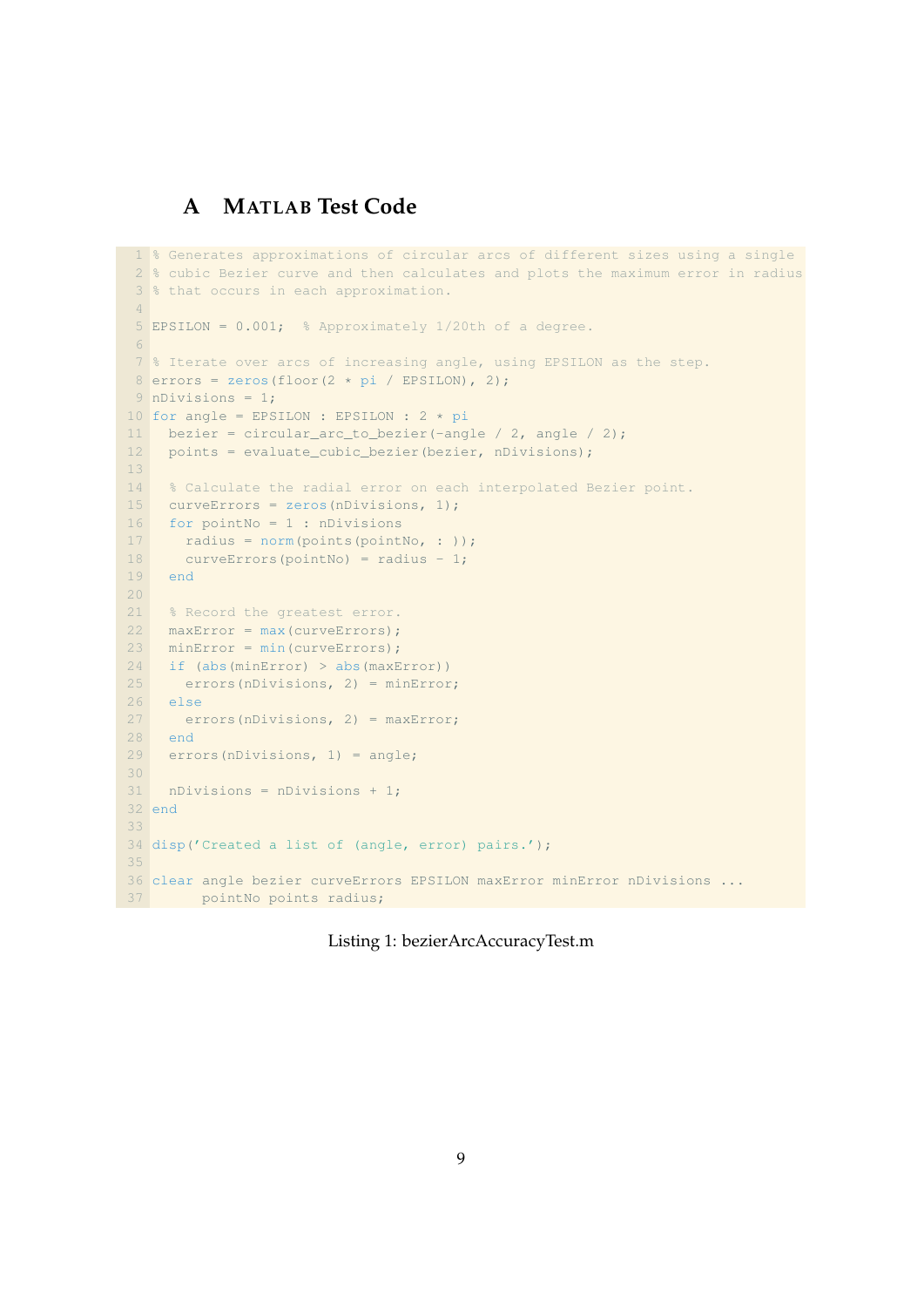```
1 function bezier = circular_arc_to_bezier(startAngle, stopAngle)
 2 % circular_arc_to_bezier Generates a cubic Bezier representing a circular arc.
3 % bezier = circular_arc_to_bezier(startAngle, stopAngle) returns Bezier
4 % waypoints representing a unit radius circular arc between 'startAngle' and
5 % 'stopAngle' radians.
6
7 TWO PI = 2 * pi;
8
9 % Make all angles positive...
10 while (startAngle < 0)
11 startAngle = startAngle + TWO_PI;
12 end
13 while (stopAngle < 0)
14 stopAngle = stopAngle + TWO_PI;
15 end
16
17 % ...and confine them to the interval [0,TWO_PI).
18 startAngle = mod(startAngle, TWO_PI);
19 stopAngle = mod(stopAngle, TWO_PI);
20
21 % Exceed the interval if necessary in order to preserve the size and
22 % orientation of the arc.
23 if (startAngle > stopAngle)
24 stopAngle = stopAngle + TWO_PI;
25 end
26
27 % Evaluate constants.
28 ALPHA = (stopAngle - startAngle) ./ 2;
29 COS_ALPHA = \cos(ALPHA);
30 SIN ALPHA = sin(ALPHA);
31 COT_ALPHA = 1 ./ tan(ALPHA);
32 PHI = startAngle + ALPHA;
33 COS PHI = cos(PHI);
34 SIN_PHI = sin(PHI);
35 LAMBDA = (4 - \text{COS\_ALPHA}) ./ 3;
36 MU = SIN_ALPHA + (COS_ALPHA - LAMBDA) .* COT_ALPHA;
37
38 % Return Bezier.
39 bezier = zeros(4, 2);
40 bezier(1, 1) = cos(startAngle);
41 bezier(1,2) = sin(startAngle);
42 bezier(2,1) = LAMBDA .* COS_PHI + MU .* SIN_PHI;
43 bezier(2,2) = LAMBDA .* SIN_PHI - MU .* COS_PHI;
44 bezier(3,1) = LAMBDA .* COS_PHI - MU .* SIN_PHI;
45 bezier(3,2) = LAMBDA .* SIN_PHI + MU .* COS_PHI;
46 bezier(4, 1) = cos(stopAngle);
47 bezier(4, 2) = sin(stopAngle);
```
Listing 2: circular\_arc\_to\_bezier.m

end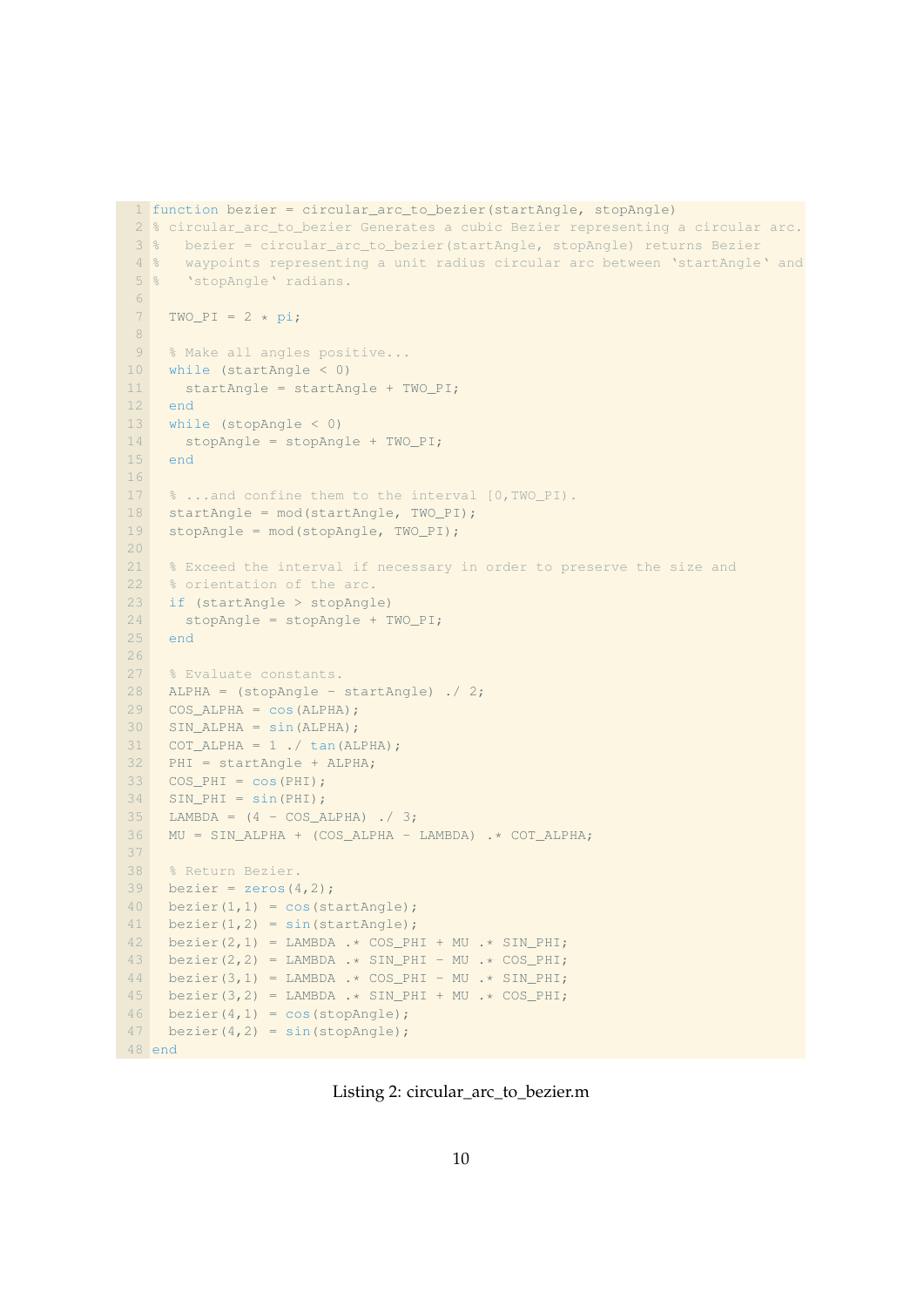```
1 function points = evaluate_cubic_bezier(bezier, nDivisions)
 2 % evaluate_cubic_bezier Generates coordinates that represent a cubic Bezier.
 3 % points = evaluate_cubic_bezier(bezier, nDivisions) returns coordinates for
 4 % a series of 'nDivisions' chords that represent the curve 'bezier'.
 5
 6 % Get waypoint vectors.
 7 A = bezier(1, : );
 8 B = bezier(2, : );
 9 \quad C = \text{bezier}(3, :);10 D = \text{bezier}(4, :);11
12
13 % Return coordinates.
14 points = zeros(nDivisions + 1, 2);
15 pointNo = 1;
16 for t = 0 : 1 ./ nDivisions : 1;
17 points(pointNo, : ) = (1 - t) \cdot 3 \cdot * A + 3 \cdot * t \cdot * (1 - t) \cdot 2 \cdot * B + \dots<br>
3 \cdot * t \cdot 2 \cdot * (1 - t) \cdot * C + t \cdot 3 \cdot * D;3 .* t.^2 .* (1 - t) .* C + t.^3 .* D;
19 pointNo = pointNo + 1;
20 end
21 end
```
#### Listing 3: evaluate\_cubic\_bezier.m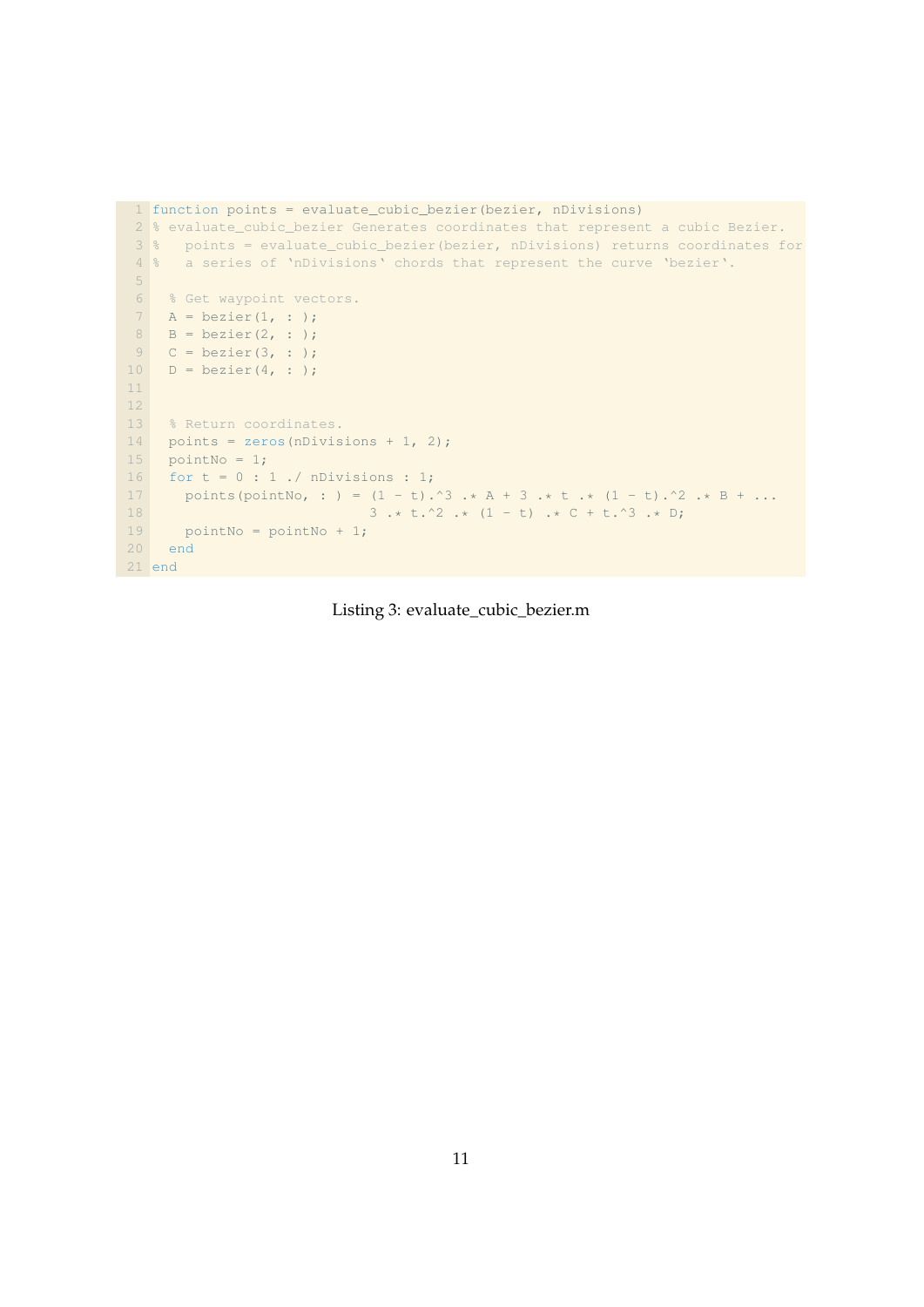## **B Example Implementation**

```
1 / * *2 * Approximate a general elliptical arc using [up to four] cubic Beziers.
3 * /4 function exampleArc(x, y, w, h, start, stop) {
5
6 // Make all angles positive...
7 while (start < 0) {
8 start += TWO_PI;
\overline{9}10 while (stop < 0) {
11 stop += TWO_PI;
12 }
13
14 // ...and confine them to the interval [0,TWO_PI).
15 start %= TWO_PI;
16 stop %= TWO_PI;
17
18 // Adjust angles to counter linear scaling.
19 if (start <= HALF_PI) {
20 start = atan(w / h * tan(start));
21 } else if (start > HALF_PI && start <= 3 * HALF_PI) {
22 start = atan(w / h * tan(start)) + PI;
23 } else {
24 start = atan(w / h * tan(start)) + TWO_PI;
25 }
26 if (stop \leq HALF_PI) {
27 stop = atan(w / h * tan(stop));28 } else if (stop > HALF_PI & stop <= 3 * HALF_PI) {<br>
29 <br>
stop = atan(w / h * tan(stop)) + PI;
29 stop = atan(w / h * tan(stop)) + PI;<br>30 } else {
     30 } else {
31 stop = \text{atan}(w / h * \text{tan}(\text{stop})) + \text{Two PI};32 }
33
34 // Exceed the interval if necessary in order to preserve the size and
35 // orientation of the arc.
36 if (start > stop) {
37 stop += TWO_PI;
38 }
39
40 // Create curves
41 var epsilon = 0.00001; // Smallest visible angle on displays up to 4K.
42 var arcToDraw = 0;
43 var curves = [];
44 while(stop - start > epsilon) {
45 arcToDraw = min(stop - start, HALF_PI);
46 curves.push(acuteArcToBezier(start, arcToDraw));
47 start += arcToDraw;
48 }
49
```